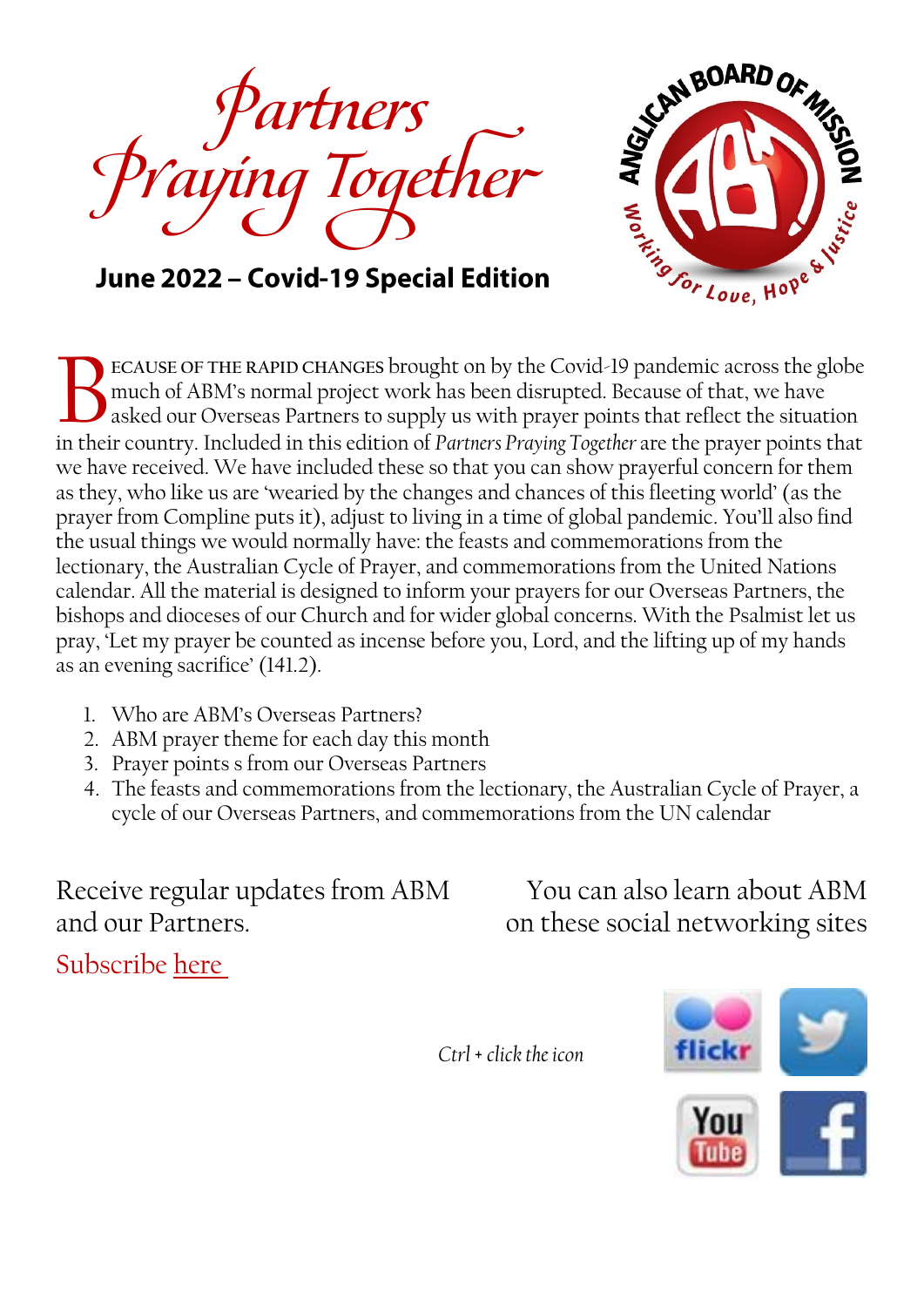#### **Who are ABM's Overseas Partners?**

**HIS MONTH WE ARE ASKING YOU** not only to remember our each of our Australian dioceses as they grapple with the Covid-19 pandemic, but also each of our each of our Overseas Partners as they deal with it too. Our Overseas Partners consist of Activity Fartners (with we are asking you not only to remember our each of our Australian dioceses as they grapple with the Covid-19 pandemic, but also each of our each of our Overseas Partners (with whom we currently have joint ac we have historical relationships) and Networking Partners (with whom we work overseas, or with whom we share information). We have, as the well-used Anglican phrase describes it, strong *bonds of affection* for all of them. Because our overseas work involves both the Church, through our Church-to-Church Unit, and communities, though our Anglicans in Development Unit, we often relate to our partners both through the Church itself and through a particular Church's community development arm. So, as you pray, we ask you to remember each of our Partners (and their community development arms) some of whom are more able to weather through the coronavirus storm than others:

### **Activity Partners**

- 1. The Anglican Church of Kenya (*ADS-Eastern, a branch of the Anglican Church of Kenya's Anglican Development Services*)
- 2. The Anglican Church of Melanesia (*The Anglican Church of Melanesia's Board of Mission*)
- 3. The Anglican Church of Papua New Guinea (*Anglicare-PNG, a community development organization of the Anglican Church of Papua New Guinea*)
- 4. The Church of the Province of Central Africa (*the Zambia Anglican Council's Outreach Program*)
- 5. The Church of the Province of Myanmar (Burma) (*the CPM's Development Desk, and the diocesan Development Desks*)
- 6. The Episcopal Church in the Philippines (*E-CARE, a community development organization of the ECP*)
- 7. The Episcopal Church of Jerusalem and the Middle East (*the Diocese of Jerusalem's Development Desk*)
- 8. The Philippine Independent Church *Iglesia Filipina Independiente, IFI* (*VIMROD – the Visayas-Mindanao Regional Office for Development of the IFI*)

### **Relational Partners**

- 9. The Amity Foundation an expression of the National Committee of the Three-Self Patriotic Movement of the Protestant Churches in China
- 10. The Anglican Church in Aotearoa New Zealand and Polynesia (*Anglican Missions Board, AMB*)
- 11. The Anglican Church of Hong Kong, the *Hong Kong Sheng Kung Hui* 香港聖公會
- *12.* The Anglican Church of Japan, the *Nippon Sei Ko Kai* 日本聖公会
- 13. The Anglican Church of Korea
- 14. The Church of Bangladesh
- 15. The Church of Ceylon
- 16. The Church of North India
- 17. The Church of Pakistan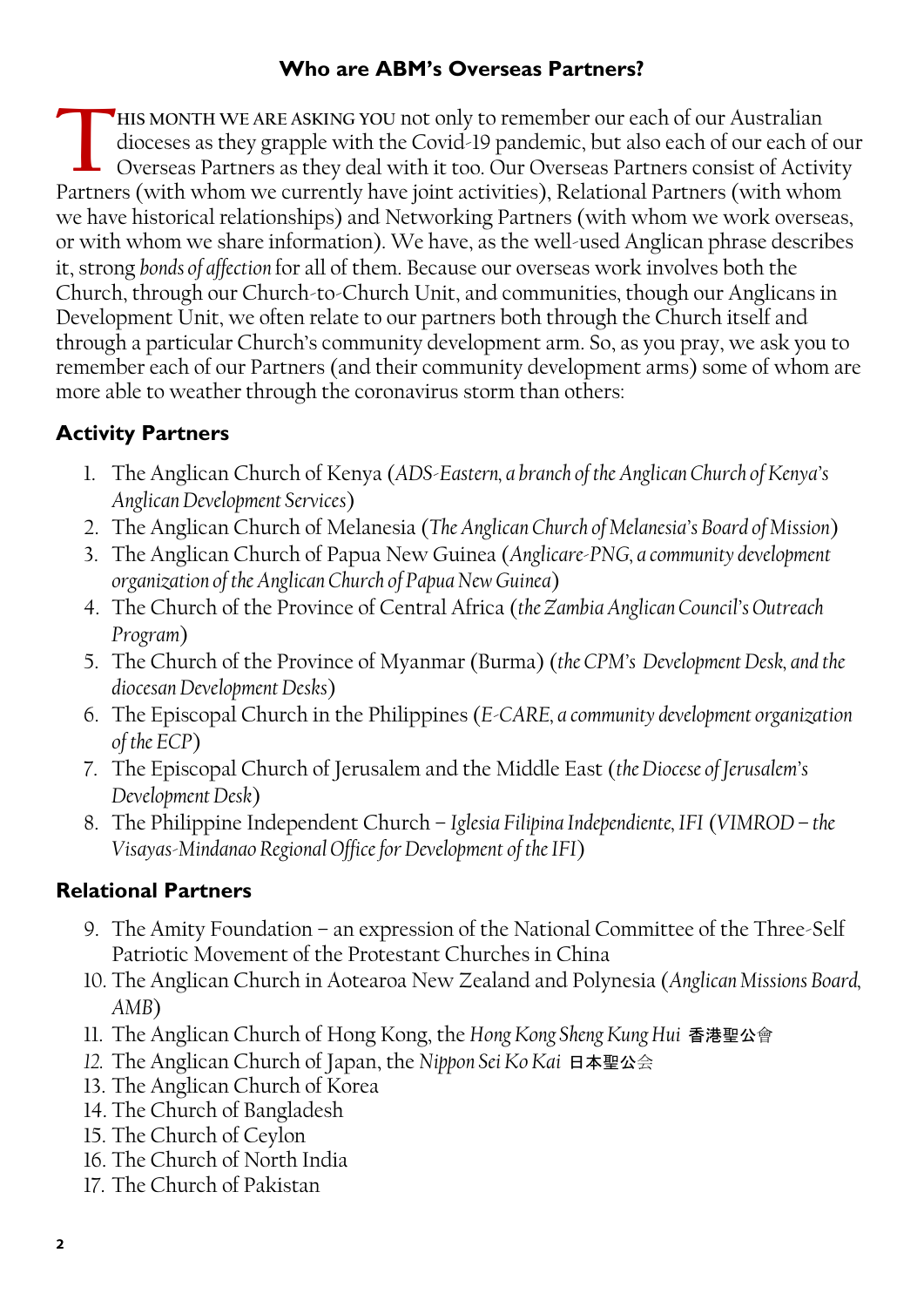- 18. The Church of South India
- 19. The Church of the Province of South East Asia (covers Malaysia and Singapore)
- 20.The Episcopal Church of South Sudan (*the Church's Health Commission, the Education Commission, and the Development and Relief Agency, SUDRA*)
- 21. The Episcopal Church of Sudan

### **Networking Partners**

- 22.Episcopal Relief and Development (USA)
- 23.The Primate's World Relief and Development Fund (Canada)
- 24.USPG (UK and Ireland)
- 25.Anglican Alliance for Development, Relief and Advocacy
- 26.Anglican Discipleship Jesus-Shaped Life
- 27.CAPA, the Council of Anglican Provinces of Africa
- 28.The Mothers' Union

Please remember all our partners in your prayers. Whether they are in Port Moresby, London or Seoul, they need our prayers.

Information from our Partners regarding Covid-19 will be put up on our website as it comes to hand.

### **EACH DAY THIS MONTH**

- **Pray for** all those affected by Covid-19 worldwide, especially those who mourn the loss of loved ones; for those suffering from long Covid; for all those who are currently infected, especially children; for all whose businesses or employment has been affected by the pandemic; for all who have contracted influenza or monkeypox; for the people of the Ukraine, and for all like them who suffer the misery of conflict around the world.
- **Give thanks for** the medical staff who have been working so tirelessly; for the development of vaccines; for the way in which people have been flexible and managed to cope despite the difficulties; for all those who have shown kindness to their neighbours throughout the course of the pandemic so far; for the way that churches have been able to use technology to keep in touch with their communities; for the fact that Australia enjoys peaceful elections – something not to be taken for granted.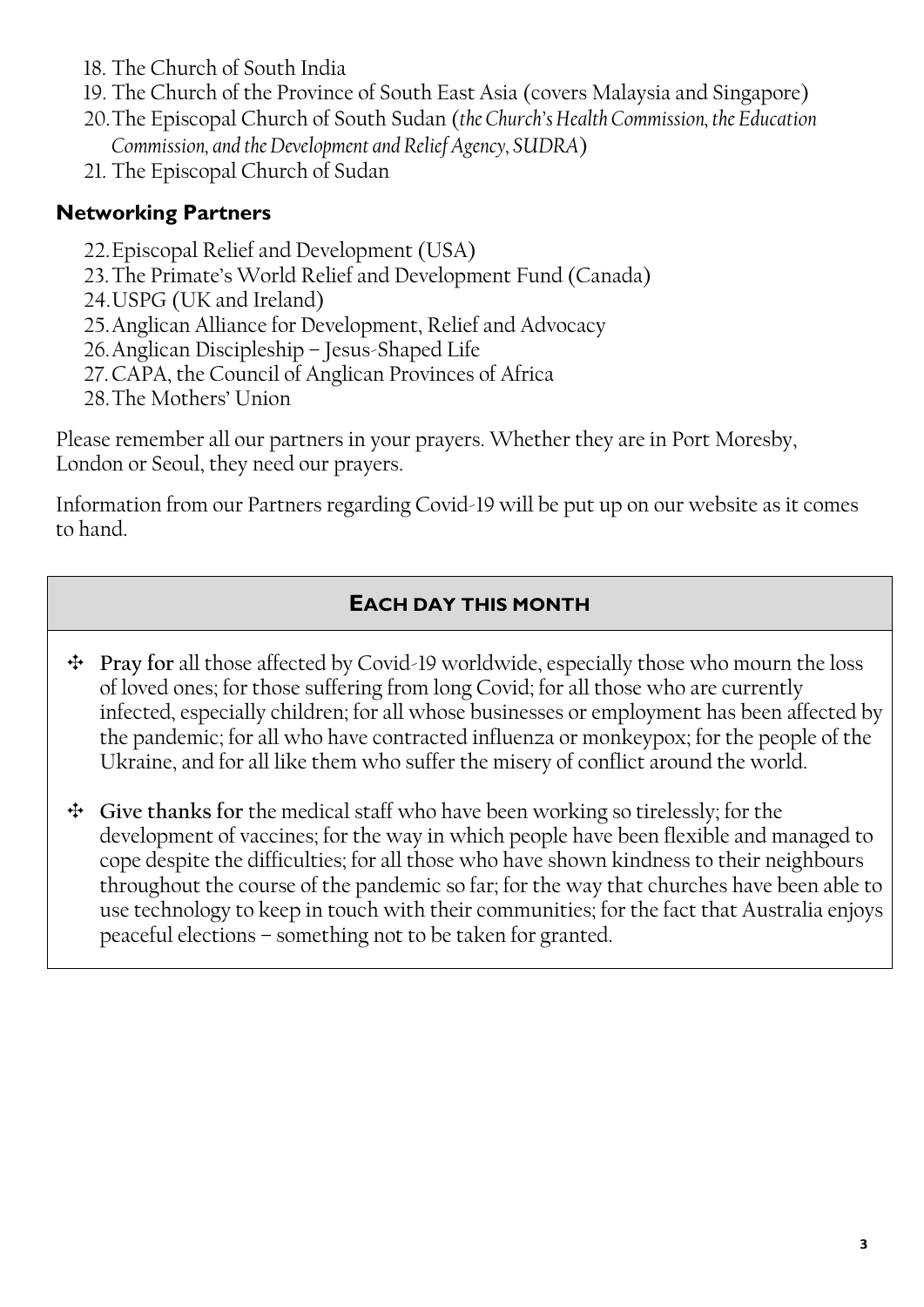**Prayer Points**

**from our**

**Overseas Partners**

# **The Anglican Church of Papua New Guinea**

- Please continue to pray for Dogura Diocese, New Guinea Islands Diocese and Port Moresby Diocese, asking God to strengthen leadership and the management of resources for God's mission.
- Pray for the continuing development of Newton Theological College, where students are trained before their ordinations.
- Pray for Anglicare PNG as they work hard to stabilize their finances.
- Pray for the Anglican National Office staff, based in Lae, that God may guide and encourage them in their work.
- $\div$  Pray for all those who are struggling as the cost of goods and services increase
- $\div$  Pray for the upcoming national election in July, that preparations will be successful
- Lord Jesus by your Resurrection you gave us newness of life. We recommit our lives to you. Help us to give hope and strength to those who are weak and struggling in life today through the Word. Because Jesus the Word of God is ever present with and in us we are given hope, strength and courage to face the various storms of life. Amen.

# **The Church of the Province of South-East Asia**

- $\div$  Pray for effective mentoring and discipling of clergy and ministers of the word beyond theological training, to build godly characters, which includes freedom from emotional baggage from the past, who will in turn impact the next generation.
- $\div$  Pray that the raising up workers of the gospel and spiritual leaders is effective in the diverse language groups and cultural context within the Province of South East Asia.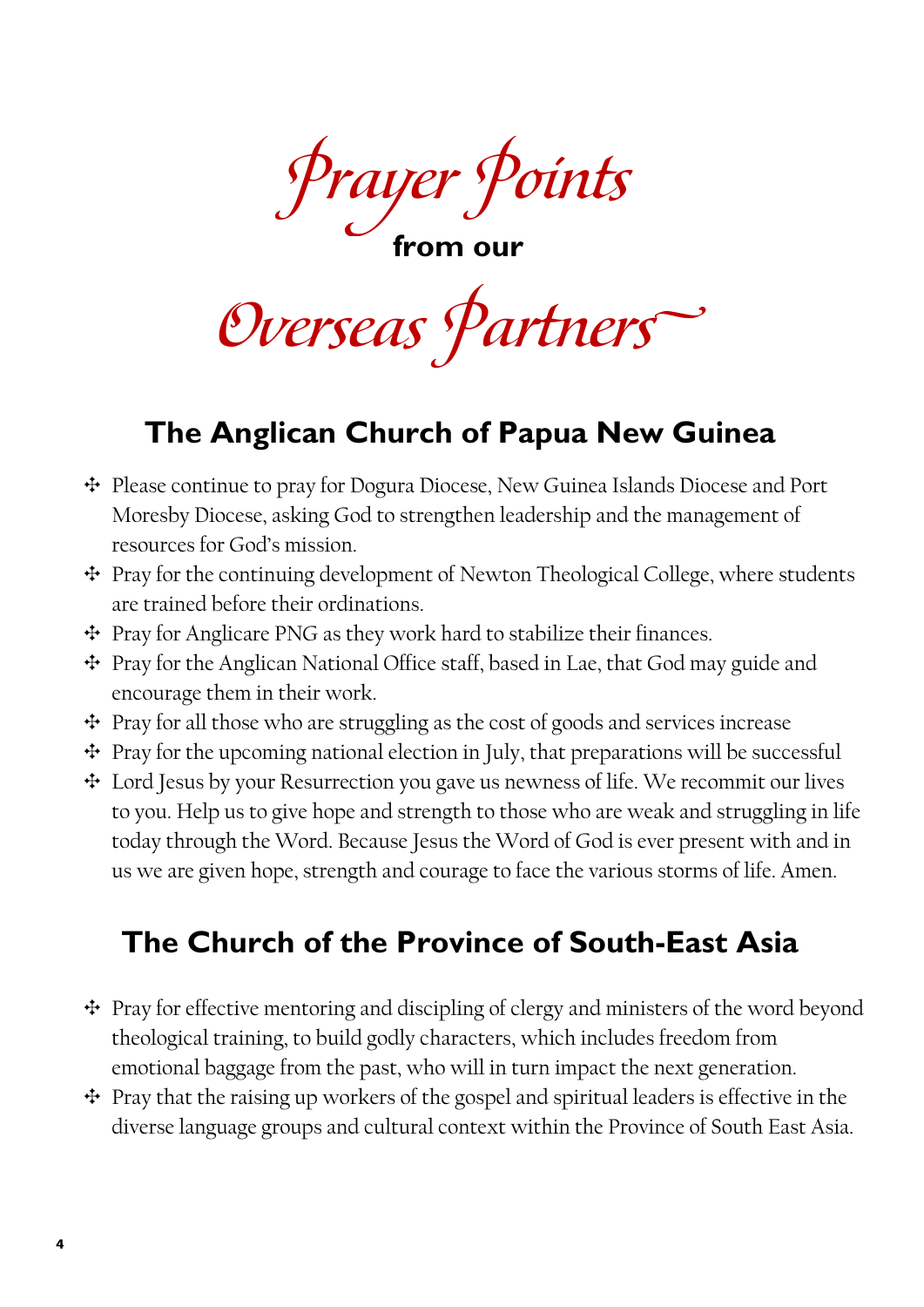- $\div$  Pray for all the theological institutions in the Province, i.e. Seminari Teologi Malaysia, Trinity Theological College, Anglican Training Institute, that we will be able to effectively train workers within the local church context on solid Biblical foundation.
- Pray for continuation of the works of mission and ministry through missionaries in the mission fields in Indonesia, Thailand, Cambodia, Laos, Vietnam and Nepal, that succession of local leadership will be preserved.
- $\div$  Pray for stepping up of personal discipleship among homogeneous groups i.e. youths, young professionals, men, women, housewives, grassroot workers, etc, to strategically reach the various sectors of society.

# **The Episcopal Church of South Sudan**

- We thank God for the successful consecration of the Rt Revd Emmanuel Lomoro as the third bishop of the Episcopal Diocese of Rokon.
- Give thanks for his enthronement in Rokon on 29 May (Seventh Sunday after Easter).
- The rainy season has started again where many dioceses will be affected by flooding in the internal church provinces of Jonglei, Eastern Bhar el Ghazal, and Upper Nile.
- $\div$  Pray for the ECSS Board of Mission: they have discipleship trainings this month in two internal church provinces.

## 香港聖公會 **The** *Hong Kong Sheng Kung Hui* **The Anglican Church of Hong Kong**

- Pray for the General Synod which shall be held on 12-16 June 2022. The synod theme is "Enhancing the Church's Public Ministry".
- Pray for the official opening of the *United Court*, a transitional housing project at Yuen Long managed by the HKSKH Welfare Council.
- $\div$  Pray for the living of 1,800 households (approximately 3,800 new residents) who will be moving-in.
- Pray for the ministry of the Church in Yuen Long.
- $\div$  Pray for the local economy as the unemployment rate hit a record high in recent months.
- $\div$  Pray for families and individuals suffering from poverty.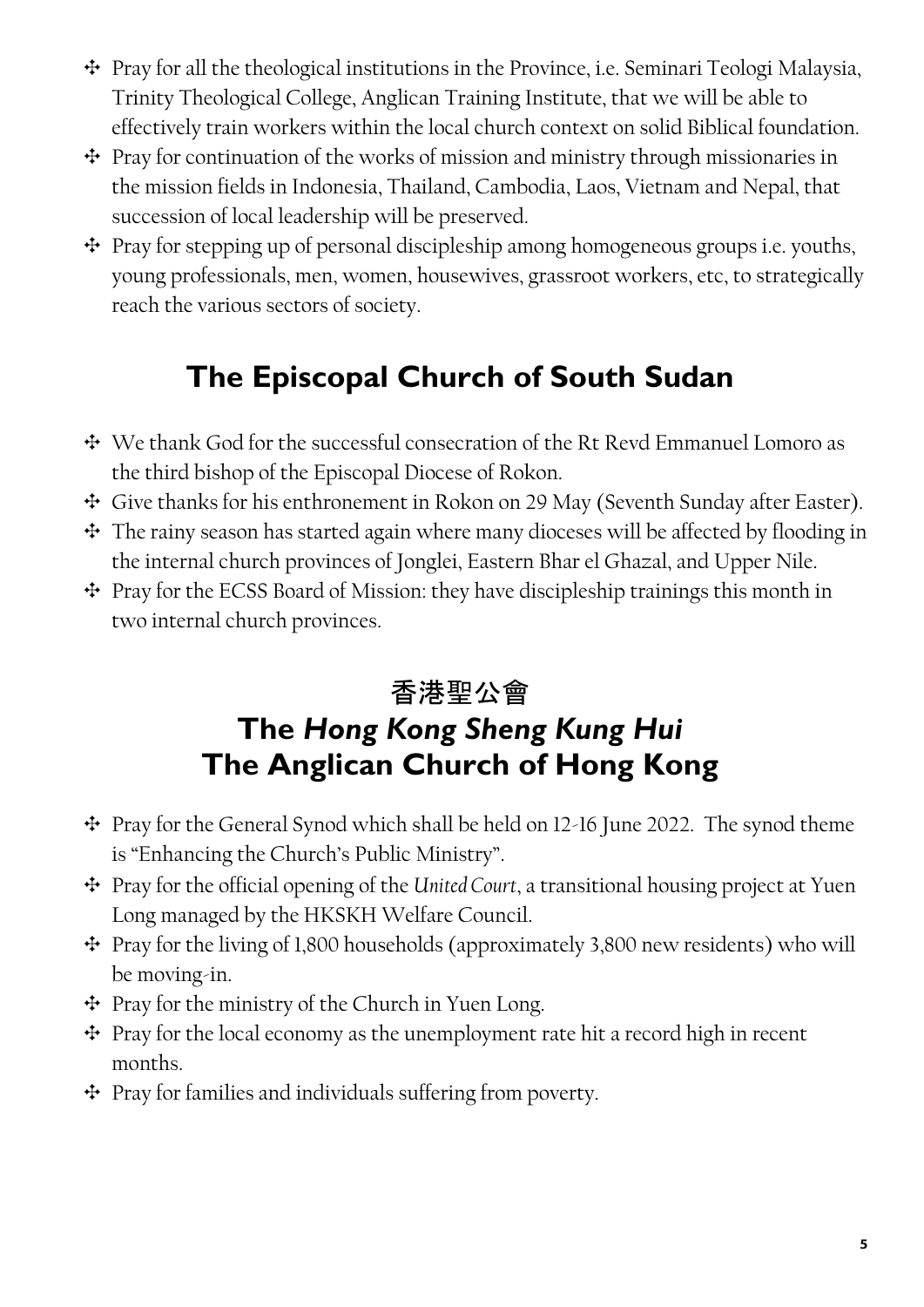## 日本聖公会 **The** *Nippon Sei Ko Kai* **The Anglican Communion in Japan**

- As the NSKK this month prays for the created environment and endeavors to promote the importance of a nuclear-free world, give thanks for all that God has blessed us with in nature and pray that we may be truly good stewards of that which is not ours.
- As the rainy season approaches, please pray for all who work outside and those who work within the water industry helping to reduce the risk of flooding and enabling life-giving water to get where it is needed most.
- $\div$  As the NSKK and Japan as a nation remember the battle of Okinawa, we pray for those still living with painful memories; and we pray for the tensions existent today within that tiny prefecture which is home to the majority of US military bases in Japan.
- As the Anglican Convent of the Sisters of Nazareth closes at the end of this month, give thanks for their ministry over the years and pray for the future of Order vocations in the Japanese church. Also pray for the most valuable contributions to the life of the church made by women's associations of the NSKK.
- $\div$  Pray for the leadership of NSKK and especially for the bishops of the church as they consider the future direction of the NSKK as they meet this month.
- Continue to give thanks for the work of doctors, nurses and medical professionals as they deal with the ongoing Covid-19 pandemic, relegated from much of the news.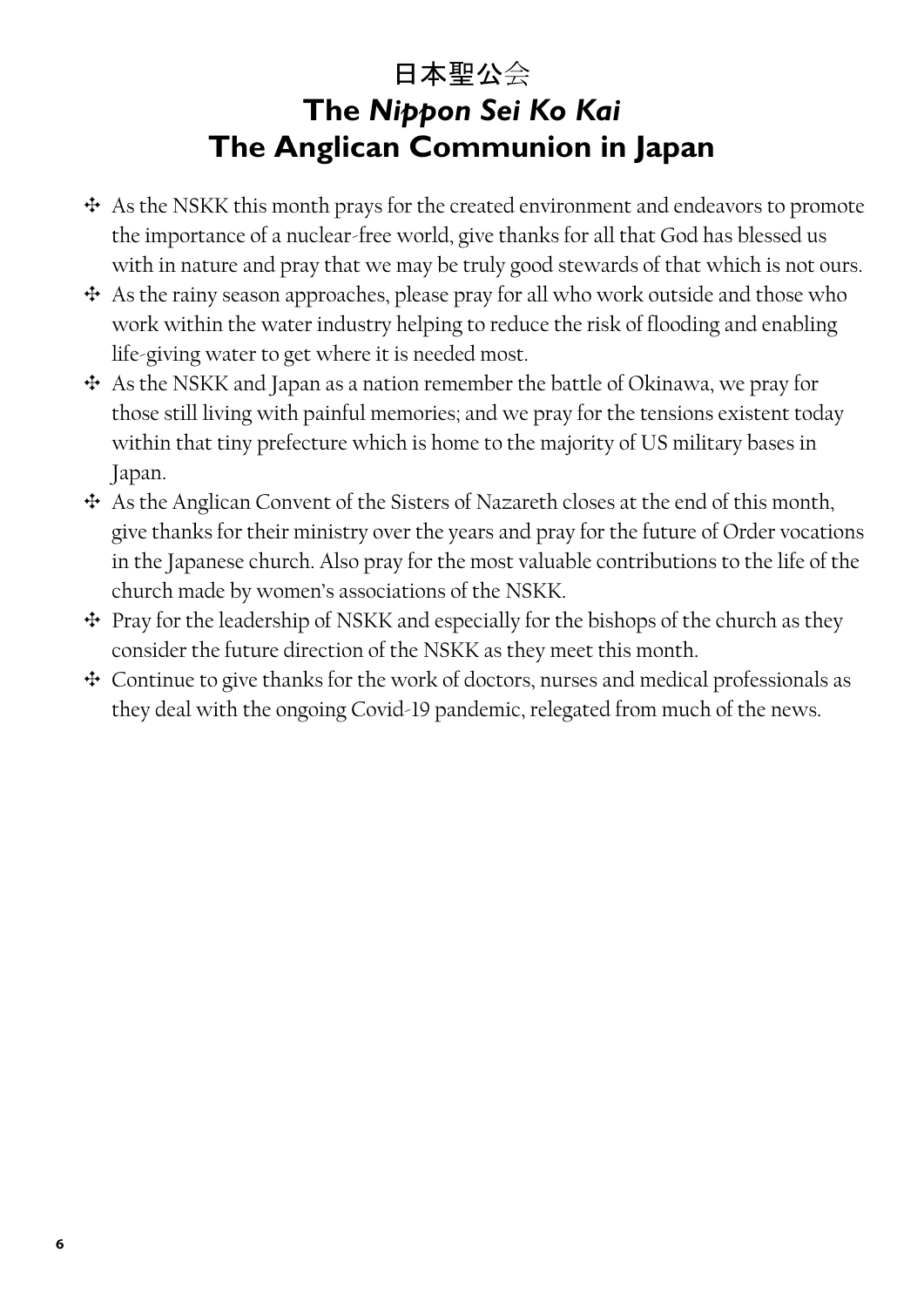### **YOUR STAMPS FUND MISSION**



**A Monégasque postage stamp featuring the writer, Charles Péguy (1873-1914), who was well-known for his poems,** *Les Cinq Prières dans la cathédrale de Chartres* **(Five Prayers in Chartres Cathedral). They were written following a pilgrimage he made to give thanks for the healing of his son.** 

#### *Your used and mint postage stamps are valuable to ABM because we can use them to help fund mission.*

Please trim used stamps with a 1 cm border and separate Australian stamps from overseas ones.

*Stamp collections are also gratefully received. Please leave stamps in their albums.*

Please send your stamps to –

*ABM, Locked Bag Q4005, Queen Victoria Building, New South Wales 1230, Australia*

**For access to the electronic version of Partners Praying Together, go to www.abmission.org/resources/missional-prayers**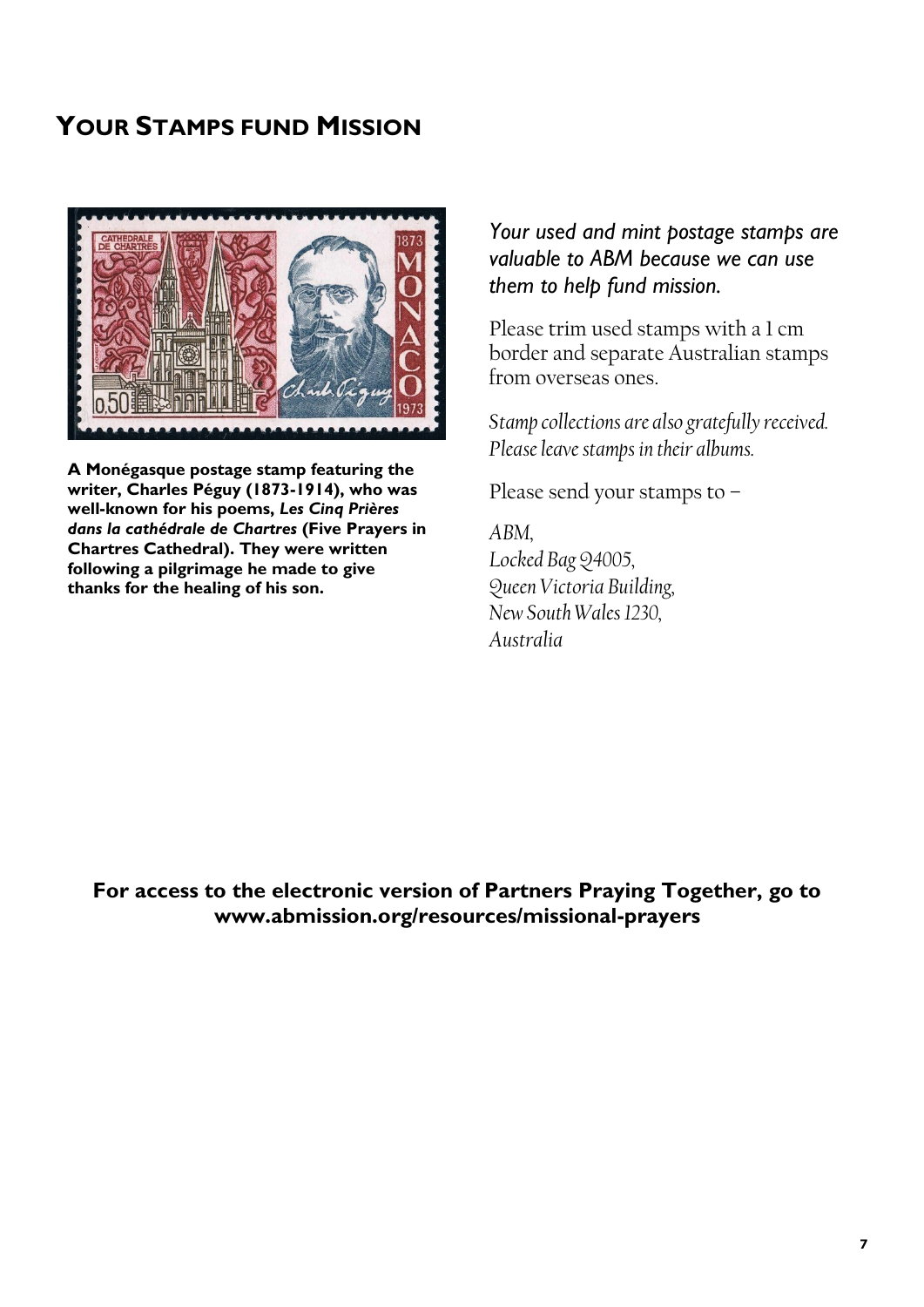| June               | <b>Lectionary and ABM Commemorations</b><br>and the Australian Cycle of Prayer                                                                                                                                                                                                                                                            | <b>ABM Partner</b><br>+ development arm - where<br>appropriate                                                                                                  | <b>UN Days</b><br>see www.un.org/en/observances/<br>international-days-and-weeks for<br>more information about each |
|--------------------|-------------------------------------------------------------------------------------------------------------------------------------------------------------------------------------------------------------------------------------------------------------------------------------------------------------------------------------------|-----------------------------------------------------------------------------------------------------------------------------------------------------------------|---------------------------------------------------------------------------------------------------------------------|
| Wed                | Justin, martyr at Rome († ca. 167)<br>Week of Prayer for Reconciliation continues (till 3 June)<br>Week of Prayer for Christian Unity continues (till 4 June)<br>The Anglican Church of Australia; The<br>Primate - Archbishop Geoffrey Smith; the<br>General Secretary - Anne Hywood; the<br>General Synod and the Standing<br>Committee | The Anglican Church of Kenya<br>ADS-Eastern, a branch of the Anglican<br>Church of Kenya's Anglican<br>Development Services                                     | Global Day of Parents                                                                                               |
| Thu<br>$\mathbf 2$ | The Diocese of Adelaide - Archbishop<br>Geoffrey Smith; Bishops Chris McLeod,<br>Denise Ferguson and Tim Harris, the<br>clergy and people                                                                                                                                                                                                 | The Anglican Church of<br>Melanesia<br>The ACOM Board of Mission                                                                                                |                                                                                                                     |
| Fri<br>3           | The Martyrs of Uganda († 1886)<br>Janani Luwum, Archbishop of Uganda,<br>martyr († 1977)<br>John XXIII, Bishop of Rome († 1963)<br>The Diocese of Armidale - Bishop Rod<br>Chiswell, the clergy and people                                                                                                                                | The Anglican Church of Papua<br>New Guinea<br>Anglicare-PNG, a community<br>development organization of the<br>Anglican Church of Papua New Guinea<br>See $p.4$ | World Bicycle Day                                                                                                   |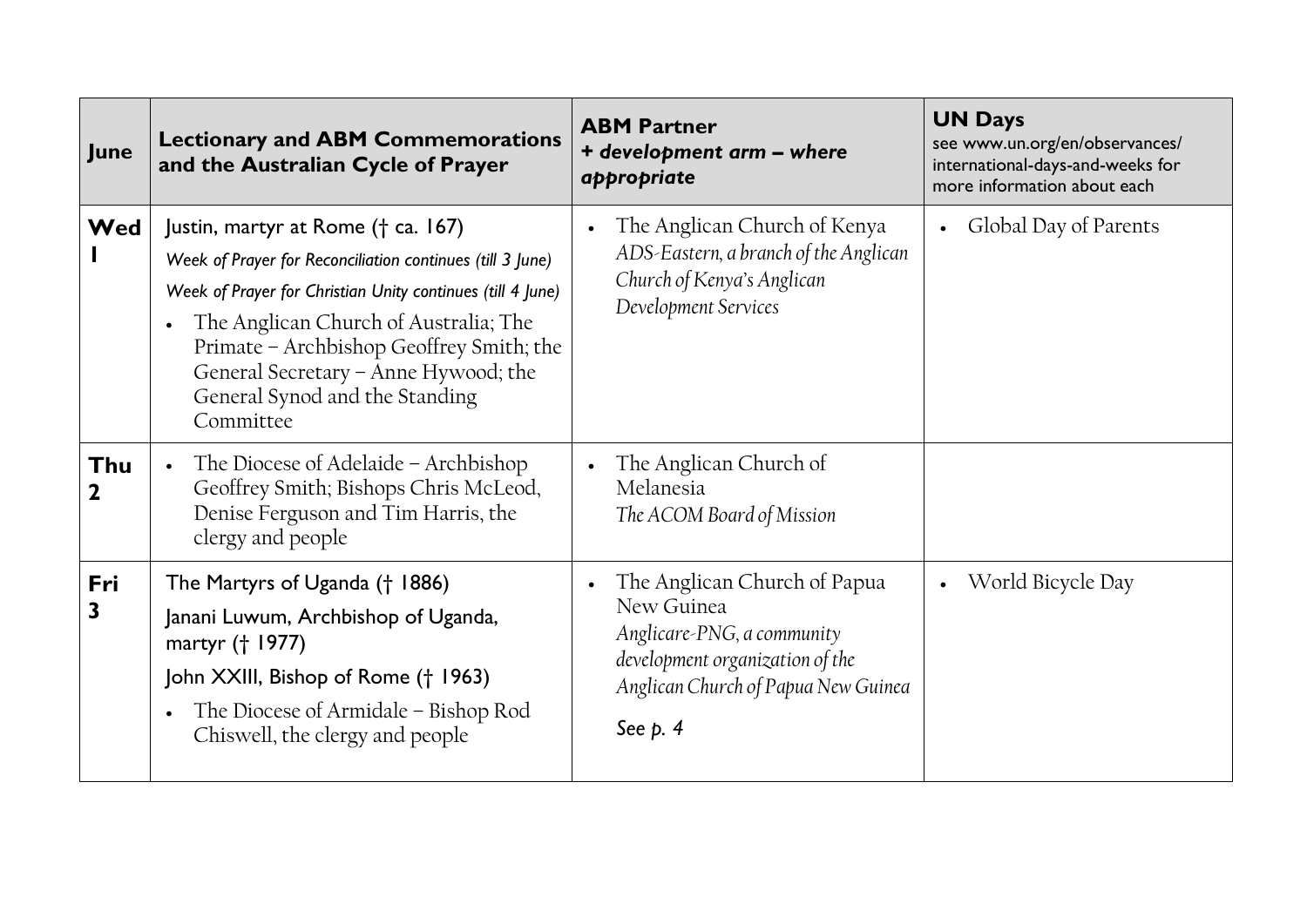| <b>June</b>     | <b>Lectionary and ABM Commemorations</b><br>and the Australian Cycle of Prayer                                                                                    | <b>ABM Partner</b><br>+ development arm - where<br>appropriate                                                        | <b>UN Days</b><br>see www.un.org/en/observances/<br>international-days-and-weeks for<br>more information about each |
|-----------------|-------------------------------------------------------------------------------------------------------------------------------------------------------------------|-----------------------------------------------------------------------------------------------------------------------|---------------------------------------------------------------------------------------------------------------------|
| <b>Sat</b>      | The Diocese of Ballarat – Bishop Garry<br>Weatherill, the clergy and people                                                                                       | The Church of the Province of<br>$\bullet$<br>Central Africa<br>The Zambia Anglican Council's<br>Outreach Program     | International Day of<br>$\bullet$<br><b>Innocent Children Victims</b><br>of Aggression                              |
| <b>Sun</b><br>5 | <b>Pentecost - Whitsunday</b><br>Ember Week: Prayer for the Church's ordained ministry<br>The Diocese of Bathurst - Bishop Mark<br>Calder, the clergy and people. | The Church of the Province of<br>Myanmar<br>CPM's Development Desk, and the<br>diocesan Development Desks             | World Environment Day<br>International Day for the<br>Fight against Illegal,<br>Unreported & Unregulated<br>Fishing |
| Mon<br>6        | The Diocese of Bendigo – Bishop Matt<br>Brain, the clergy and people                                                                                              | The Episcopal Church in the<br>$\bullet$<br>Philippines<br>E-CARE, a community development<br>organization of the ECP | Russian Language Day                                                                                                |
| Tue             | The Diocese of Brisbane - Archbishop<br>Phillip Aspinall; Bishops Jeremy Greaves,<br>John Roundhill and Cameron Venables,<br>the clergy and people                | The Episcopal Church of<br>Jerusalem and the Middle East<br>The Diocese of Jerusalem's Development<br>Desk            | World Food Safety Day                                                                                               |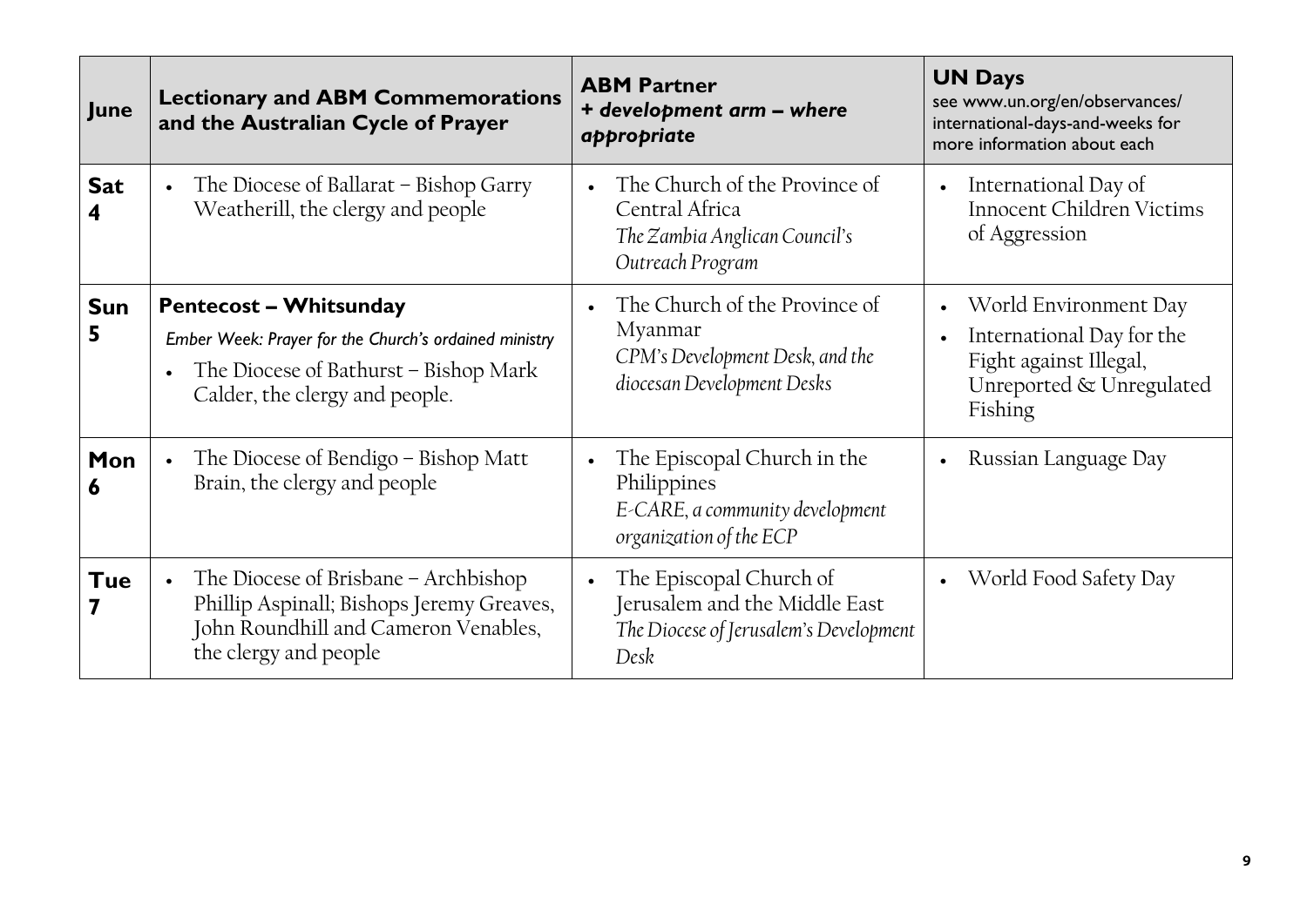| June                       | <b>Lectionary and ABM Commemorations</b><br>and the Australian Cycle of Prayer                                                                                                         | <b>ABM Partner</b><br>+ development arm - where<br>appropriate                                                                                                                     | <b>UN Days</b><br>see www.un.org/en/observances/<br>international-days-and-weeks for<br>more information about each |
|----------------------------|----------------------------------------------------------------------------------------------------------------------------------------------------------------------------------------|------------------------------------------------------------------------------------------------------------------------------------------------------------------------------------|---------------------------------------------------------------------------------------------------------------------|
| Wed<br>8                   | The Diocese of Bunbury $-$ Bishop<br>IanCoutts, the clergy and people                                                                                                                  | The Philippine Independent<br>$\bullet$<br>Church - (Iglesia Filipina<br>Independiente, IFI)<br>VIMROD - the Visayas-Mindanao<br>Regional Office for Development of<br>the IFI $)$ | World Oceans Day                                                                                                    |
| Thu<br>9                   | Columba of Iona, abbot and missionary<br>(† 597)<br>The Diocese of Canberra and Goulburn -<br>Bishop Mark Short; Bishops Carol<br>Wagner and Stephen Pickard, the clergy<br>and people | The Amity Foundation $-$ an<br>expression of the National<br>Committee of the Three-Self<br>Patriotic Movement of the<br>Protestant Churches in China                              |                                                                                                                     |
| Fri<br>$\overline{10}$     | Ministry to the Forces - Bishop Grant<br>Dibden, chaplains and members of the<br>Armed Forces                                                                                          | The Anglican Church in<br>$\bullet$<br>Aotearoa, New Zealand and<br>Polynesia<br>Anglican Missions Board, AMB                                                                      |                                                                                                                     |
| <b>Sat</b><br>$\mathbf{H}$ | Barnabas, apostle and martyr<br>The Diocese of Gippsland – Bishop<br>Richard Treloar, the clergy and people                                                                            | The Anglican Church of Hong<br>Kong (Hong Kong Sheng Kung Hui<br>香港聖公會)<br>See $p.5$                                                                                               |                                                                                                                     |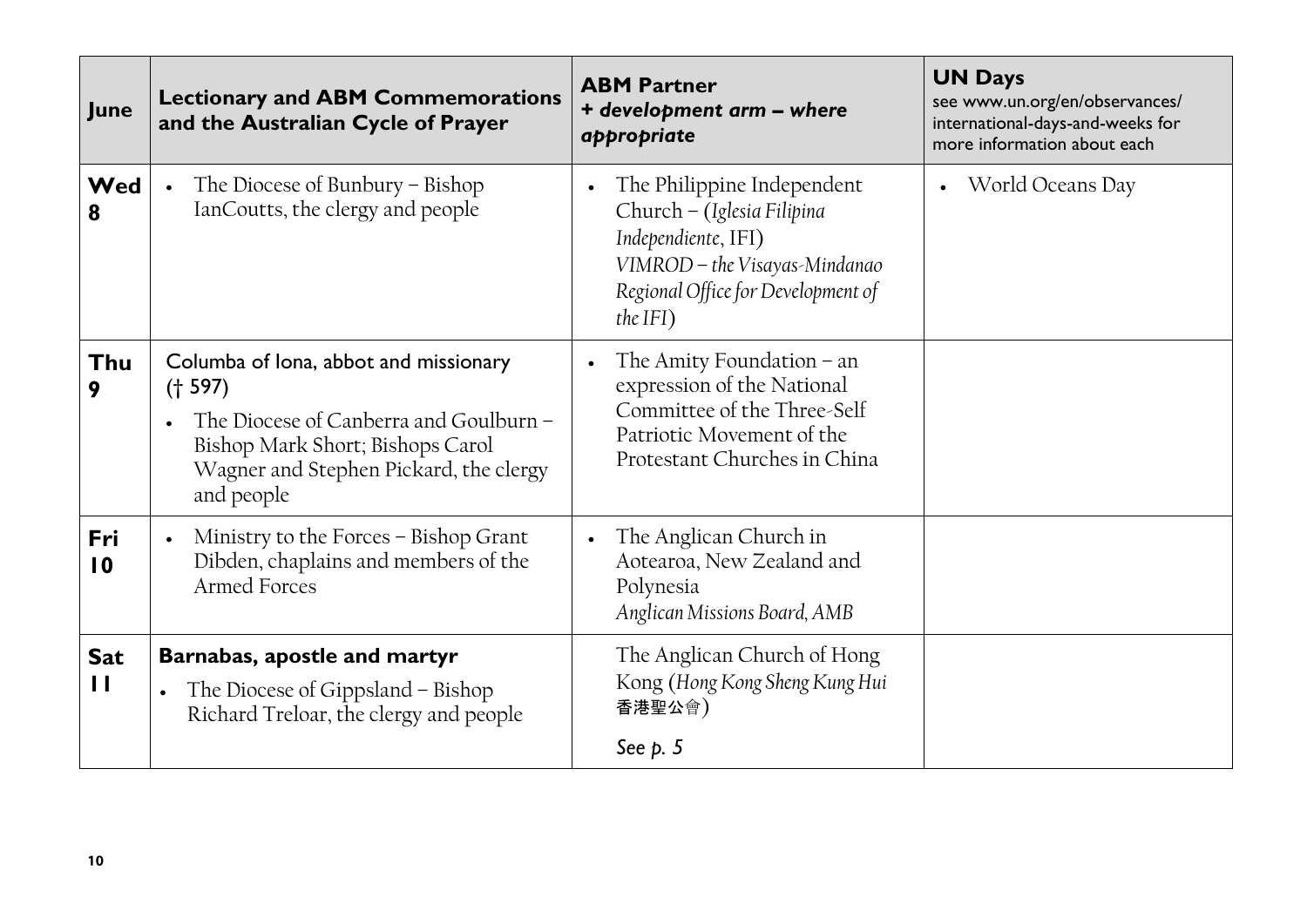| June                          | <b>Lectionary and ABM Commemorations</b><br>and the Australian Cycle of Prayer                                                                                                                                          | <b>ABM Partner</b><br>+ development arm - where<br>appropriate                      | <b>UN Days</b><br>see www.un.org/en/observances/<br>international-days-and-weeks for<br>more information about each |
|-------------------------------|-------------------------------------------------------------------------------------------------------------------------------------------------------------------------------------------------------------------------|-------------------------------------------------------------------------------------|---------------------------------------------------------------------------------------------------------------------|
| <b>Sun</b><br>12              | <b>Trinity Sunday</b><br>The Diocese of Grafton – Bishop Murray<br>Harvey, the clergy and people                                                                                                                        | The Anglican Church of Japan<br>$\bullet$<br>(Nippon Sei Ko Kai 日本聖公会)<br>See $p.6$ | World Day Against Child<br>Labour                                                                                   |
| Mon<br>$\overline{13}$        | Anthony of Padua, missionary and preacher<br>(† 1231)<br>Ministry with the Aboriginal People of<br>Australia - Bishop Chris McLeod,<br>Aboriginal clergy and people                                                     | The Anglican Church of Korea<br>$\bullet$                                           | International Albinism<br>Awareness Day                                                                             |
| <b>Tue</b><br>$\overline{14}$ | Ministry with the Torres Strait Islander<br>People of Australia - Torres Strait clergy and<br>people                                                                                                                    | The Church of Bangladesh<br>$\bullet$                                               | World Blood Donor Day                                                                                               |
| Wed<br>15                     | Evelyn Underhill, spiritual writer († 1941)<br>The Diocese of Melbourne – Archbishop<br>Philip Freier; Bishops Andrew Curnow,<br>Paul Barker, Genieve Blackwell, Brad<br>Billings, Kate Prowd, the clergy and<br>people | The Church of Ceylon<br>$\bullet$                                                   | World Elder Abuse<br>Awareness Day                                                                                  |
| Thu<br>16                     | <b>Thanksgiving for the Holy Communion</b><br>The Diocese of Newcastle - Bishop Peter<br>Stuart; Bishops Charlie Murry and Sonia<br>Roulston, the clergy and people                                                     | The Church of North India<br>$\bullet$                                              | International Day of Family<br>$\bullet$<br>Remittances                                                             |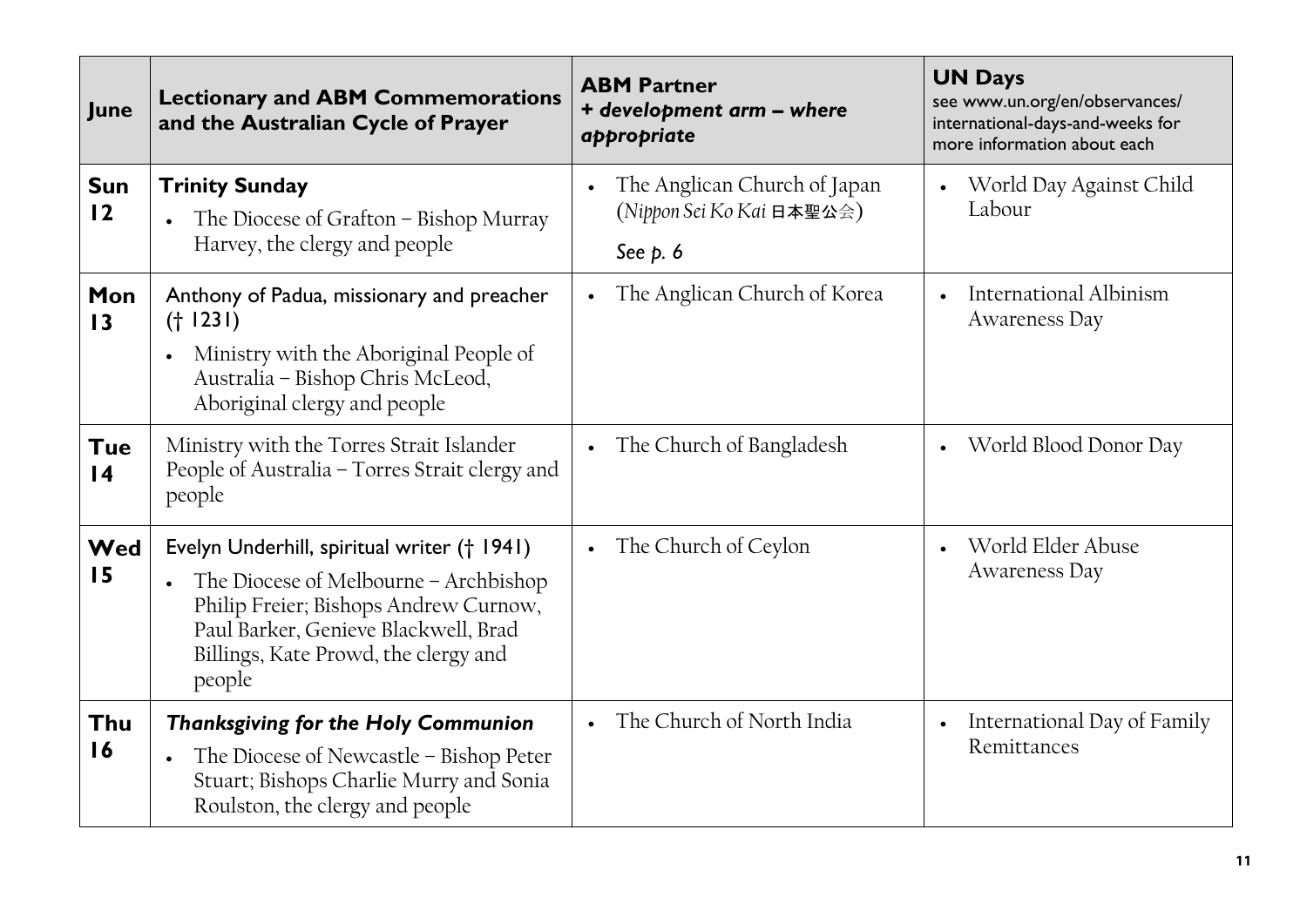| June                   | <b>Lectionary and ABM Commemorations</b><br>and the Australian Cycle of Prayer                                                               | <b>ABM Partner</b><br>+ development arm - where<br>appropriate                                                                                                                         | <b>UN Days</b><br>see www.un.org/en/observances/<br>international-days-and-weeks for<br>more information about each |
|------------------------|----------------------------------------------------------------------------------------------------------------------------------------------|----------------------------------------------------------------------------------------------------------------------------------------------------------------------------------------|---------------------------------------------------------------------------------------------------------------------|
| Fri<br>$\overline{17}$ | The Diocese of North Queensland -<br>Bishop Keith Joseph, the clergy and<br>people                                                           | The Church of Pakistan                                                                                                                                                                 | World Day to Combat<br>Desertification and Drought                                                                  |
| <b>Sat</b><br>18       | The Diocese of North West Australia -<br>Bishop Garry Nelson, the clergy and<br>people                                                       | The Church of South India                                                                                                                                                              | International Day for<br>Countering Hate Speech<br>Sustainable Gastronomy Day                                       |
| <b>Sun</b><br>19       | <b>Pentecost 2</b><br>The Diocese of Perth – Archbishop Kay<br>Goldsworthy; Bishops Jeremy James TSSF,<br>Kate Wilmot, the clergy and people | The Church of the Province of<br>South-East Asia (covers Malaysia<br>and Singapore, with missionary<br>congregations in Nepal,<br>Indonesia, Thailand and some<br>parts of Indo-China) | International Day for the<br>$\bullet$<br>Elimination of Sexual<br>Violence in Conflict                             |
| Mon<br>20              | The Diocese of the Riverina - Bishop<br>Donald Kirk, the clergy and people                                                                   | The Episcopal Church of South<br>Sudan<br>The Church's Health Commission, the<br>Education Commission, and the<br>Development and Relief Agency,<br><b>SUDRA</b>                       | World Refugee Day                                                                                                   |
|                        |                                                                                                                                              | See $p.5$                                                                                                                                                                              |                                                                                                                     |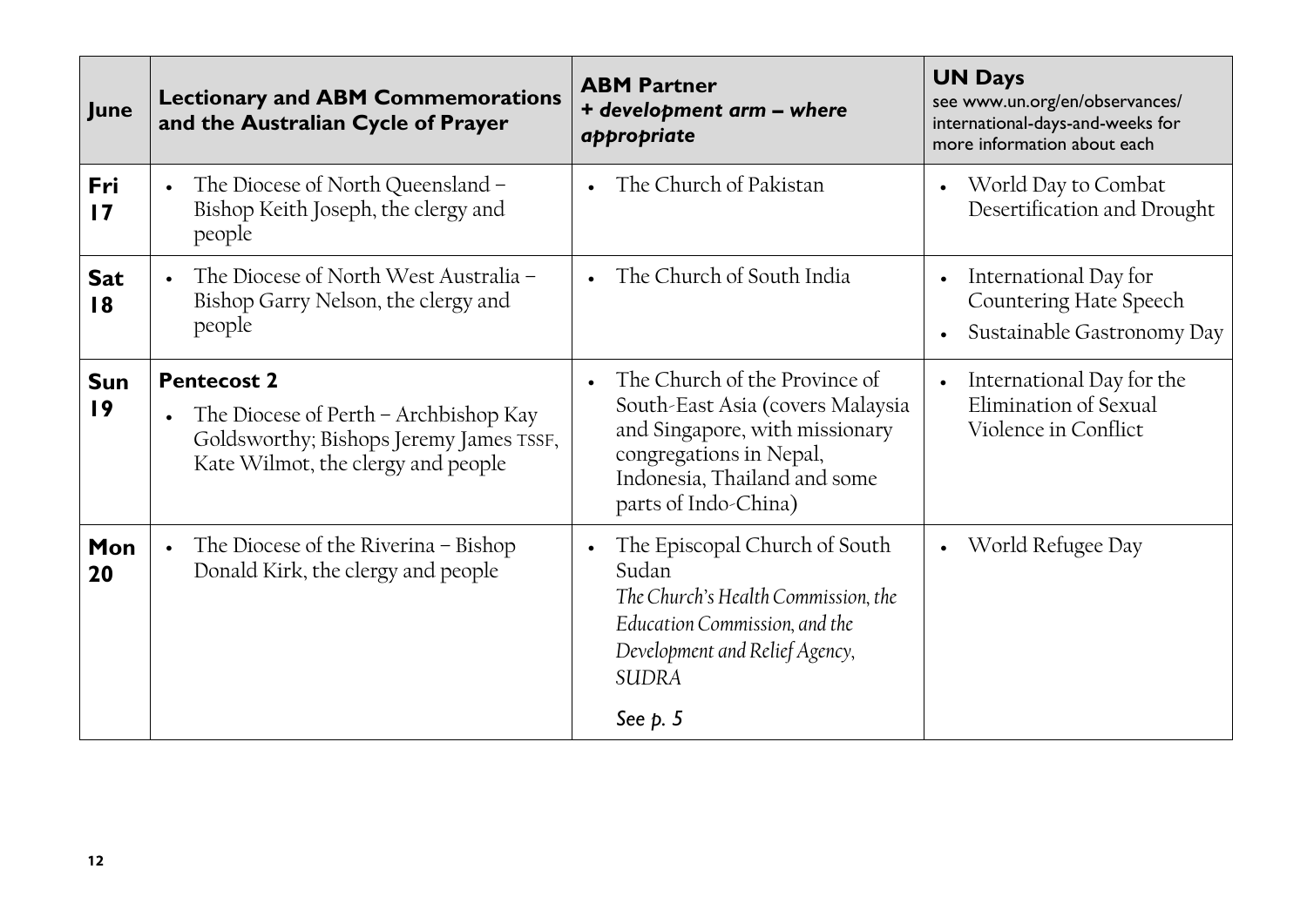| June             | <b>Lectionary and ABM Commemorations</b><br>and the Australian Cycle of Prayer                                                                                                                          | <b>ABM Partner</b><br>+ development arm - where<br>appropriate                                  | <b>UN Days</b><br>see www.un.org/en/observances/<br>international-days-and-weeks for<br>more information about each |
|------------------|---------------------------------------------------------------------------------------------------------------------------------------------------------------------------------------------------------|-------------------------------------------------------------------------------------------------|---------------------------------------------------------------------------------------------------------------------|
| <b>Tue</b><br>21 | The Diocese of Rockhampton - Bishop<br>Peter Grice, the clergy and people                                                                                                                               | The Episcopal Church of Sudan<br>$\bullet$                                                      | International Day of Yoga<br>International Day of the<br>Celebration of the Solstice                                |
| Wed<br>22        | Alban, first British martyr († ca. 209)<br>The Diocese of Sydney – Archbishop<br>Kanishka Raffel; Bishops Peter Lin, Chris<br>Edwards, Michael Stead, Gary Koo, Peter<br>Hayward, the clergy and people | NATSIAC, the National<br>$\bullet$<br>Aboriginal and Torres Strait<br>Islander Anglican Council |                                                                                                                     |
| Thu<br>23        | The Diocese of Tasmania – Bishop<br>Richard Conde, Bishop Chris Jones,<br>clergy and people                                                                                                             | Nungalinya College, Darwin<br>$\bullet$                                                         | UN Public Service Day<br>International Widows' Day                                                                  |
| Fri<br>24        | The Birth of John the Baptist<br>The Diocese of the Murray – Bishop Keith<br>Dalby, the clergy and people                                                                                               | Wontulp-Bi-Buya College, Cairns<br>$\bullet$                                                    |                                                                                                                     |
| <b>Sat</b><br>25 | The Diocese of the Northern Territory -<br>Bishop Greg Anderson, the clergy and<br>people                                                                                                               | Episcopal Relief and<br>$\bullet$<br>Development (USA)                                          | Day of the Seafarer                                                                                                 |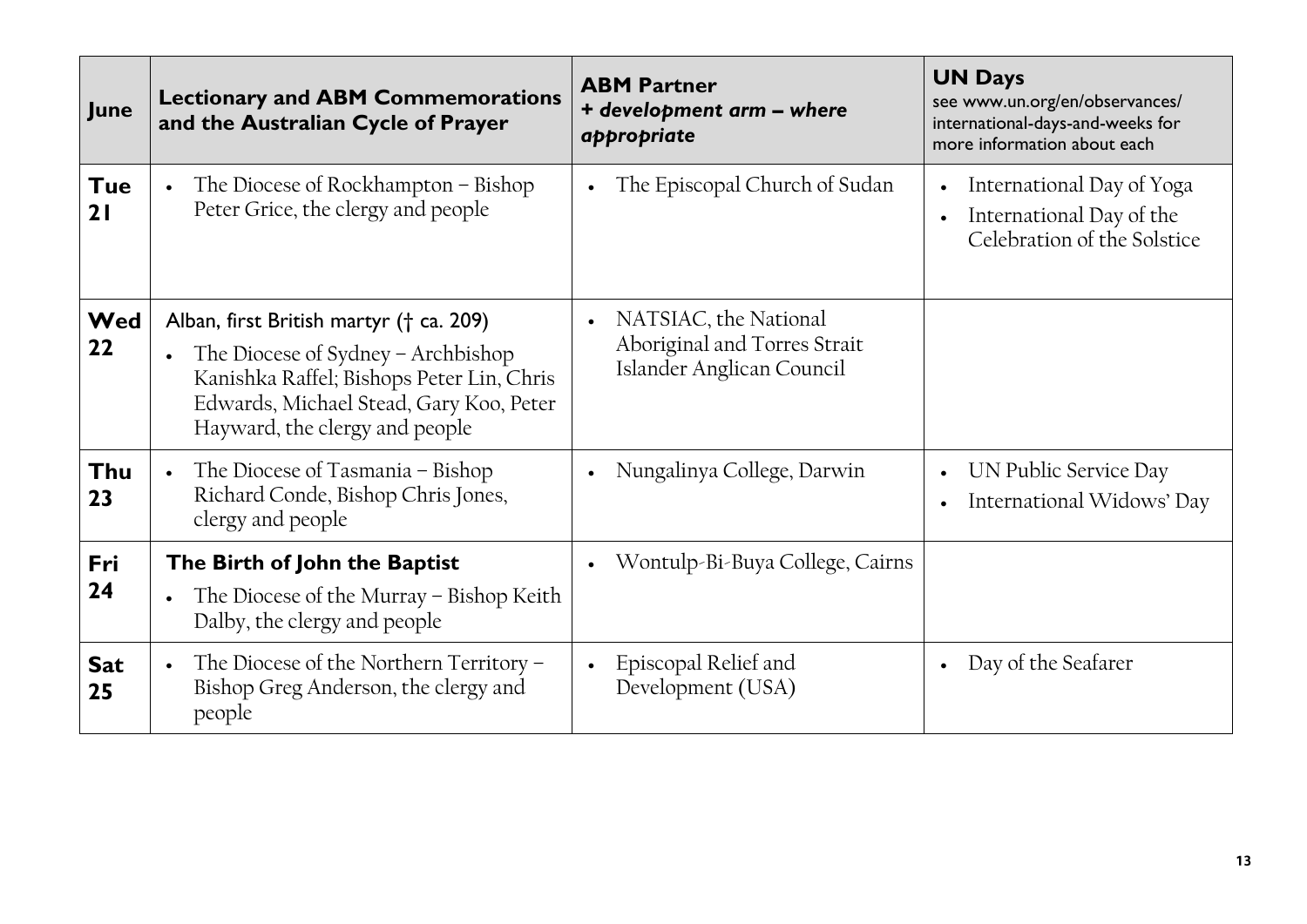| June             | <b>Lectionary and ABM Commemorations</b><br>and the Australian Cycle of Prayer                                                  | <b>ABM Partner</b><br>+ development arm - where<br>appropriate            | <b>UN Days</b><br>see www.un.org/en/observances/<br>international-days-and-weeks for<br>more information about each             |
|------------------|---------------------------------------------------------------------------------------------------------------------------------|---------------------------------------------------------------------------|---------------------------------------------------------------------------------------------------------------------------------|
| <b>Sun</b><br>26 | <b>Pentecost 3</b><br>The Diocese of Wangaratta – Bishop<br>Clarence Bester, the clergy and people.                             | The Primate's World Relief and<br>Development Fund (Canada)               | International Day against<br>Drug Abuse & Illicit<br>Trafficking<br>UN International Day in<br>Support of Victims of<br>Torture |
| Mon<br>27        | The Diocese of Willochra – Bishop John<br>Stead, the clergy and people                                                          | USPG (UK and Ireland)<br>$\bullet$                                        | Micro-, Small and Medium-<br>sized Enterprises Day                                                                              |
| <b>Tue</b><br>28 | Anglicare Australia: Chair, Bishop Chris<br>Jones; Executive Director, Kasy Chambers                                            | Anglican Alliance for<br>$\bullet$<br>Development, Relief and<br>Advocacy |                                                                                                                                 |
| Wed<br>29        | St Peter and St Paul, apostles and<br>martyrs<br>Theological Colleges and Church Schools<br>of the Anglican Church of Australia | Anglican Discipleship - Jesus-<br>$\bullet$<br>Shaped Life                | International Day of the<br><b>Tropics</b>                                                                                      |
| Thu<br>30        | Mission Agencies of the Anglican Church<br>of Australia                                                                         | CAPA, the Council of Anglican<br>$\bullet$<br>Provinces of Africa         | International Asteroid Day<br>International Day of<br>Parliamentarism                                                           |

### **Displacements and Omissions this year**

5 May: Boniface of Mainz, bishop and missionary († 754)